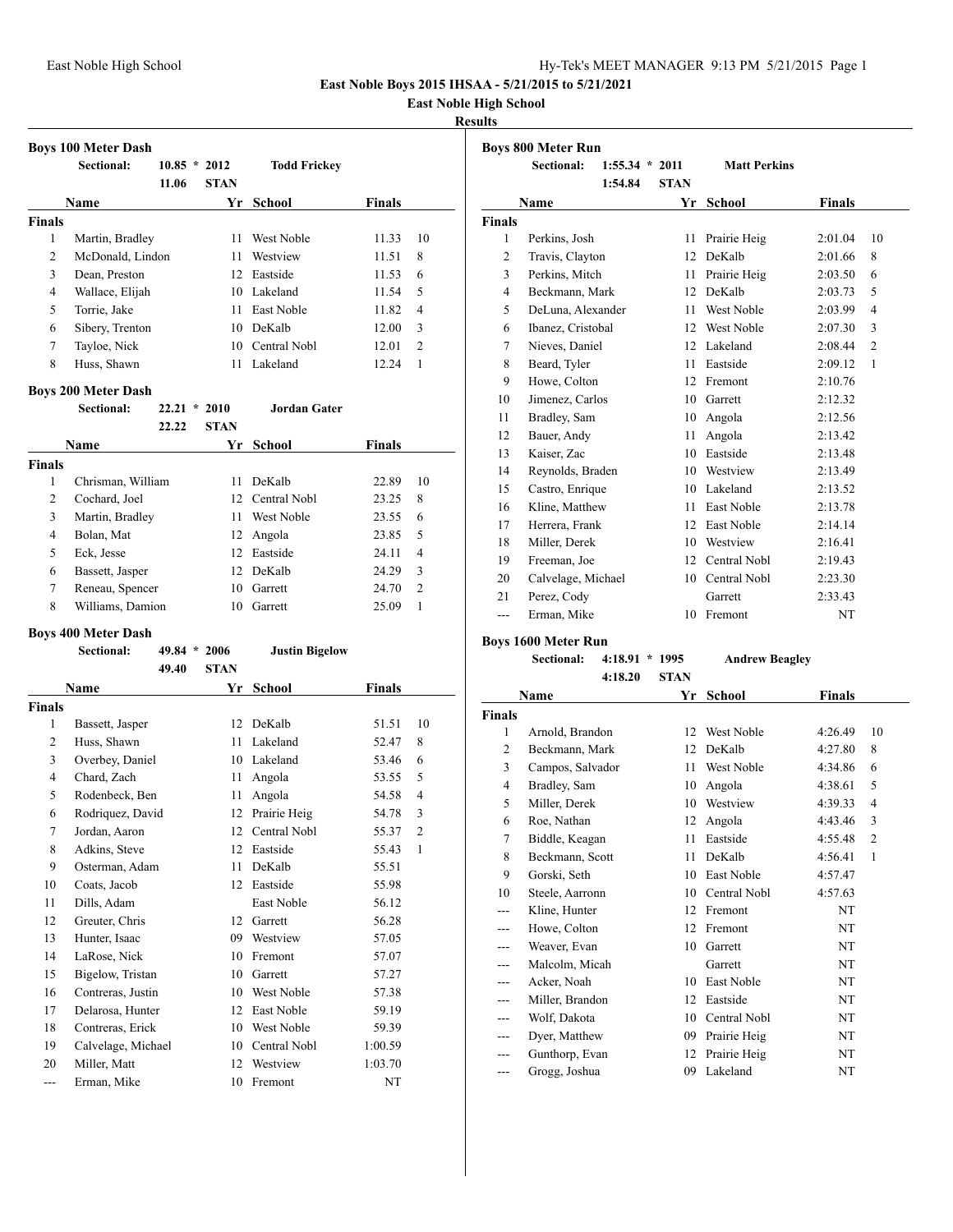## **East Noble High School**

## **Results**

|                | Boys 3200 Meter Run                         |                  |                |                       |               |                |
|----------------|---------------------------------------------|------------------|----------------|-----------------------|---------------|----------------|
|                | <b>Sectional:</b>                           | $9:24.19 * 2011$ |                | Keigan Culler         |               |                |
|                |                                             | 9:18.32          | <b>STAN</b>    |                       |               |                |
|                | Name                                        |                  | Yr             | School                | Finals        |                |
| Finals         |                                             |                  |                |                       |               |                |
| 1              | Arnold, Brandon                             |                  | 12             | West Noble            | 9:35.50       | 10             |
| 2              | Beckmann, Mark                              |                  | 12             | DeKalb                | 9:41.62       | 8              |
| 3              | Vandiver, Joe                               |                  | 11             | East Noble            | 9:45.38       | 6              |
| 4              | Stoltzfus, Richmond                         |                  | 09             | Westview              | 9:51.94       | 5              |
| 5              | Beakas, Jack                                |                  | 10             | DeKalb                | 10:06.49      | $\overline{4}$ |
| 6              | Yoder, Matthew                              |                  | 09.            | Westview              | 10:12.76      | 3              |
| 7              | Campos, Salvador                            |                  | 11             | West Noble            | 10:18.04      | $\overline{c}$ |
| 8              | Clary, Nathan                               |                  | 12             | Angola                | 10:26.95      | 1              |
| 9              | Roe, Nathan                                 |                  | 12             | Angola                | 10:38.16      |                |
| ---            | Kline, Hunter                               |                  | 12             | Fremont               | NT            |                |
| ---            | Malcolm, Micah                              |                  |                | Garrett               | NT            |                |
|                | Roose, Tre                                  |                  | 12             | Eastside              | NT            |                |
| ---            | Grime, Craig                                |                  | 12             | Hamilton              | NT            |                |
| ---            | Weaver, Evan                                |                  | 10             | Garrett               | NT            |                |
| ---            | Klinger, Tyler                              |                  | 11             | East Noble            | NT            |                |
| ---            | Biddle, Keagan                              |                  | 11             | Eastside              | NT            |                |
| ---            | Lundquist, Conner                           |                  |                | 10 Central Nobl       | NΤ            |                |
| ---            | Steele, Aarronn                             |                  |                | 10 Central Nobl       | NT            |                |
| ---            | Dyer, Matthew                               |                  |                | 09 Prairie Heig       | NT            |                |
| ---            | Gunthorp, Evan                              |                  |                | 12 Prairie Heig       | NT            |                |
| ---            | Burchett, Kyle                              |                  | 11             | Lakeland              | NT            |                |
| ---            | Grogg, Joshua                               |                  | 09             | Lakeland              | NT            |                |
|                | <b>Boys 110 Meter Hurdles</b>               |                  |                |                       |               |                |
|                | <b>Sectional:</b>                           |                  | $14.47 * 2011$ | <b>Nathan Mueller</b> |               |                |
|                |                                             | 14.74            | <b>STAN</b>    |                       |               |                |
|                | Name                                        |                  |                | Yr School             | Finals        |                |
| Finals         |                                             |                  |                |                       |               |                |
| 1              | Bolan, Mat                                  |                  | 12             | Angola                | 14.57         | <b>STAN</b>    |
| 2              | Shrock, Payton                              |                  | 12             | West Noble            | 15.10         | 8              |
| 3              | Raatz, Tanner                               |                  | 10             | Lakeland              | 15.33         | 6              |
| 4              | Shepard, Austin                             |                  | 10             | Prairie Heig          | 15.43         | 5              |
| 5              | Gamble, Nathan                              |                  | 10             | East Noble            | 16.74         | 4              |
| 6              | Minnich, Tanner                             |                  | 11             | Garrett               | 16.96         | 3              |
| 7              | Miller, Brock                               |                  | 11             | Westview              | 17.34         | 2              |
| 8              | Cook, Kenneth                               |                  |                | East Noble            | 17.55         | 1              |
|                |                                             |                  |                |                       |               |                |
|                | <b>Boys 300 Meter Hurdles</b><br>Sectional: |                  | 38.78 * 2006   | Zac Chapman           |               |                |
|                |                                             | 39.06            | <b>STAN</b>    |                       |               |                |
|                |                                             |                  |                | Yr School             |               |                |
|                | Name                                        |                  |                |                       | <b>Finals</b> |                |
| Finals<br>1    | Bolan, Mat                                  |                  | 12             | Angola                | 40.83         | 10             |
| $\overline{c}$ | Shepard, Austin                             |                  | 10             | Prairie Heig          | 40.93         | 8              |
| 3              | Raatz, Tanner                               |                  | 10             | Lakeland              | 41.51         | 6              |
| $\overline{4}$ | Shrock, Payton                              |                  | 12             | West Noble            | 41.79         | 5              |
| 5              | Meyer, Tycius                               |                  | 10             | DeKalb                |               | $\overline{4}$ |
| 6              |                                             |                  | 11             | Central Nobl          | 43.05         | 3              |
|                | Galligher, Jacob                            |                  |                |                       | 43.62         |                |
| 7<br>8         | Sibery, Trenton                             |                  | 10             | DeKalb                | 44.19         | 2              |
|                | Gamble, Nathan                              |                  | 10             | East Noble            | 45.18         | 1              |
|                |                                             |                  |                |                       |               |                |

| սււծ          |                                       |      |                                                |    |
|---------------|---------------------------------------|------|------------------------------------------------|----|
| 9             | Cline, Remington                      |      | 09 Eastside<br>45.45                           |    |
| 10            | Armstrong, Matt                       |      | 10 Fremont<br>45.75                            |    |
| 11            | Bortner, Sam                          |      | 10 Central Nobl<br>45.99                       |    |
| 12            | Miller, Brock                         | 11 - | Westview<br>46.03                              |    |
| 13            | Martinez, Manuel                      |      | 10 West Noble<br>46.32                         |    |
| 14            | Cook, Kenneth                         |      | East Noble<br>46.86                            |    |
| 15            | LaRose, Andrew                        | 11 - | Fremont<br>47.18                               |    |
| 16            | Bourne, Nathan                        |      | 10 Angola<br>47.58                             |    |
| 17            | Minnich, Tanner                       |      | 11 Garrett<br>47.75                            |    |
| 18            | Kreidt, Travis                        | 11   | Eastside                                       |    |
|               | Miller, James                         |      | 47.80                                          |    |
| 19            |                                       |      | 09 Lakeland<br>48.31                           |    |
| 20            | Koehler, Arthur                       |      | 11 Westview<br>48.79                           |    |
| 21            | Souder, Brent                         | 11   | Garrett<br>49.39                               |    |
|               | <b>Boys 4x100 Meter Relay</b>         |      |                                                |    |
|               | Sectional:<br>$43.31 * 2009$          |      |                                                |    |
|               | Krus, Miller, Fulk, Gater             |      |                                                |    |
|               | 42.53                                 | STAN |                                                |    |
|               | Team                                  |      | <b>Finals</b><br>Relay                         |    |
| <b>Finals</b> |                                       |      |                                                |    |
| 1             | Eastside                              |      | 44.68                                          | 10 |
|               | 1) Jarrard, Keezan 10                 |      |                                                |    |
|               |                                       |      | 2) Eck, Jesse 12                               |    |
|               | 3) Moughler, Ethan 12                 |      | 4) Dean, Preston 12                            |    |
| 2             | 5) Baysden, McCullough 09<br>Lakeland |      | 44.74                                          | 8  |
|               | 1) Weimer, Brennen 10                 |      |                                                |    |
|               | 3) Raatz, Tanner 10                   |      | 2) Lawrence, Logan 12<br>4) Wallace, Elijah 10 |    |
|               | 5) Koluder, Anthony 11                |      | 6) Simon, Scott 11                             |    |
|               | 7) Jackson, Jacob 11                  |      | 8) Christian, Dominic 11                       |    |
| 3             | East Noble                            |      | 45.27                                          | 6  |
|               | 1) Dills, Adam                        |      | 2) Acker, Noah 10                              |    |
|               | 3) Cook, Kenneth                      |      | 4) Delarosa, Hunter 12                         |    |
|               | 5) Gamble, Nathan 10                  |      | 6) Torrie, Jake 11                             |    |
|               | 7) Enriquez, Daniel                   |      | 8) Hile, Brant 11                              |    |
| 4             | DeKalb                                |      | 45.29                                          | 5  |
|               | 1) Minch, Hunter 10                   |      | 2) Sibery, Trenton 10                          |    |
|               | 3) Burris, Graham 11                  |      | 4) Chrisman, William 11                        |    |
|               | 5) Seavers, Brock 10                  |      | 6) Gamble, Denton 12                           |    |
| 5             | Garrett                               |      | 45.84                                          | 4  |
|               | 1) Jimenez, Carlos 10                 |      | 2) Greuter, Chris 12                           |    |
|               | 3) Bigelow, Tristan 10                |      | 4) Kessler, Kordell 11                         |    |
|               | 5) Mix, Joel                          |      | 6) Gose, Caleb 11                              |    |
|               | 7) Baker, Jaden 10                    |      | 8) Reneau, Spencer 10                          |    |
| 6             | Central Noble                         |      | 46.01                                          | 3  |
|               | 1) Cole, Alex 11                      |      | 2) Tayloe, Nick 10                             |    |
|               | 3) Andrews, Elijah 11                 |      | 4) Cochard, Joel 12                            |    |
|               | 5) Jordan, Aaron 12                   |      | 6) Hawk, Tyler 10                              |    |
| 7             | Angola                                |      | 47.56                                          | 2  |
|               | 1) Chebowski, Jacob 10                |      | $2)$ Tigges, Ty 10                             |    |
|               | 3) Tingley, Grant 12                  |      | 4) Turner, Myles 10                            |    |
|               | 5) Taylor, Josh 09                    |      | 6) Fredericks, Sam 10                          |    |
|               | 7) Mendoza, Manuel 11                 |      | 8) Stadtmiller, Kyle 10                        |    |
| 8             | West Noble                            |      | 48.04                                          | 1  |
|               | 1) Reyes, Jorje 11                    |      | 2) Shrock, Spencer 09                          |    |
|               | 3) Nasser, Omer 10                    |      | 4) Lopez, Jose 11                              |    |
|               | 5) Puente, Juan 12                    |      | 6) Pruitt, Jason 09                            |    |
|               |                                       |      |                                                |    |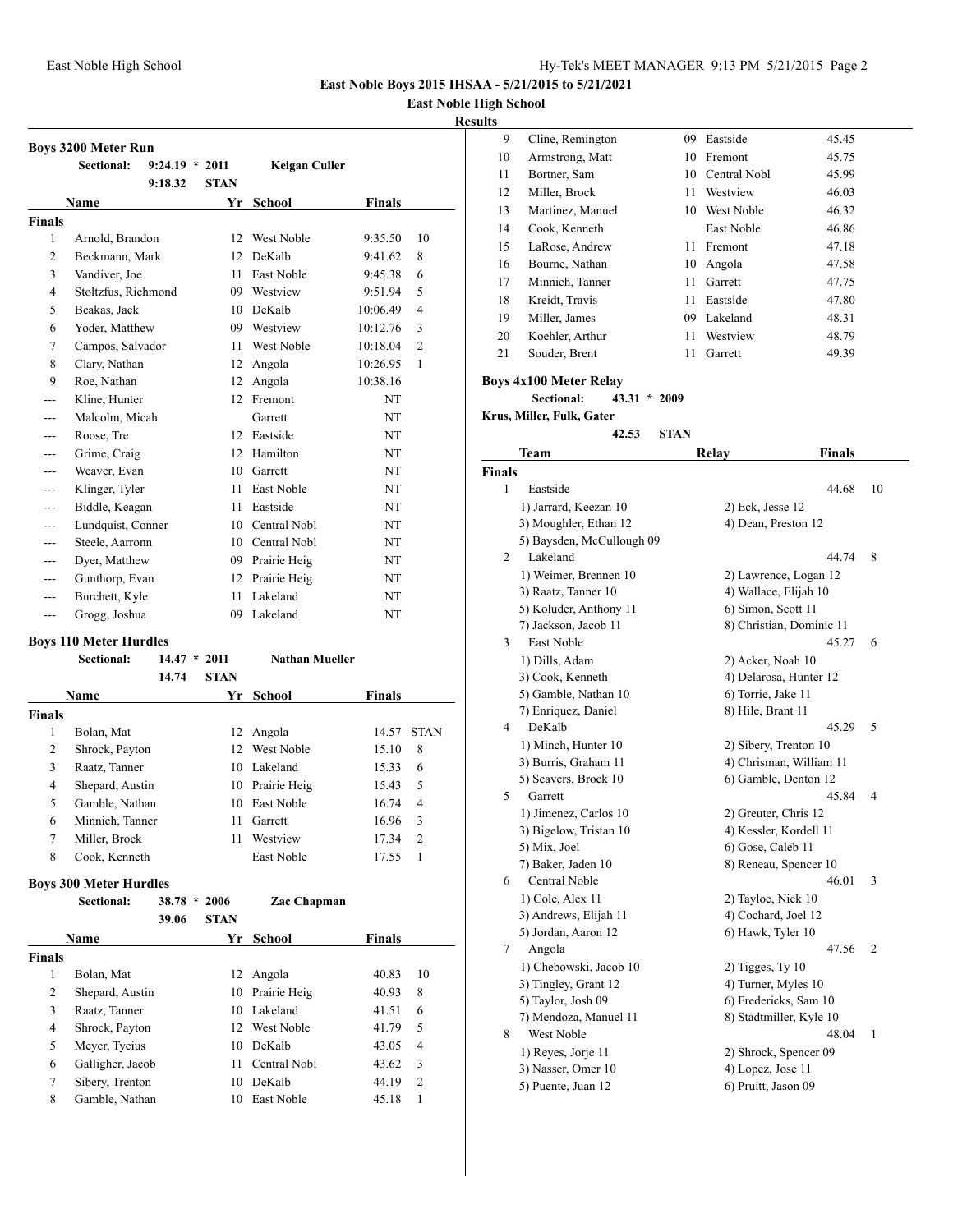## **East Noble High School**

#### **Results**

| Finals  (Boys 4x100 Meter Relay) |                      |                        |
|----------------------------------|----------------------|------------------------|
| Team                             | Relay                | <b>Finals</b>          |
| 9<br>Westview                    |                      | 49.55                  |
| 1) Miller, Derek 10              | 2) Hunter, Isaac 09  |                        |
| 3) Koehler, Arthur 11            |                      | 4) McDonald, Lindon 11 |
| 5) Hostetler, Michael 09         | 6) Sharp, Luke 09    |                        |
| 7) Hostetler, Tim 12             |                      |                        |
| 10<br>Prairie Heights            |                      | 51.08                  |
| 1) Arnold, River 09              |                      | 2) Pereira, Arthur 12  |
| 3) Sutton, Christian 09          | 4) Fink, Curtis 11   |                        |
| 5) Rahm, Kyle 09                 | 6) Reed, Ashton 09   |                        |
| 7) Rogers, Wyatt 10              | 8) Aber, Russell 09  |                        |
| Fremont                          |                      | NT                     |
| 1) Winans, Garrit 11             | 2) Roebel, Austin 11 |                        |
| 3) LaRose, Andrew 11             |                      | 4) Merrick, Zachary 11 |
| 5) Gannon, Kacey 09              |                      | 6) Armstrong, Matt 10  |

#### **Boys 4x400 Meter Relay**

**Sectional: 3:26.11 \* 1994**

**McBride, Knott, Cashdollar, Meyer 3:20.80 STAN Team Relay Finals Finals** 1 DeKalb 3:29.33 10 1) Travis, Clayton 12 2) Meyer, Tycius 10 3) Chrisman, William 11 4) Bassett, Jasper 12 5) Osterman, Adam 11 6) Graves, Andrew 11 2 Central Noble 3:32.42 8 1) Tayloe, Nick 10 2) Galligher, Jacob 11 3) Jordan, Aaron 12 4) Cochard, Joel 12 5) Freeman, Joe 12 6) Andrews, Elijah 11 3 Prairie Heights 3:32.76 6 1) Shepard, Austin 10 2) Perkins, Mitch 11 3) Perkins, Josh 11 4) Rodriquez, David 12 5) Gerbers, Kade 11 6) Perkins, Kendall 10 7) Fink, Curtis 11 8) Sutton, Christian 09 4 Lakeland 3:36.72 5 1) Nieves, Daniel 12 2) Overbey, Daniel 10 3) Drake, Dereck 12 4) Huss, Shawn 11 5) Castro, Enrique 10 6) Troyer, Karlan 11 7) Weimer, Brennen 10 5 Garrett 3:40.49 4 1) Bigelow, Tristan 10 2) Branson, Mitchell 12 3) Caldwell, Gage 10 4) Greuter, Chris 12 5) Jimenez, Carlos 10 6) Kessler, Kordell 11 6 West Noble 3:43.54 3 1) Martin, Bradley 11 2) Ibanez, Cristobal 12 3) DeLuna, Alexander 11 4) Shrock, Payton 12 5) Pruitt, Jason 09 6) Arnold, Brandon 12 7 Westview 3:44.64 2 1) Carpenter, Buchanan 12 2) Hunter, Isaac 09 3) Koehler, Arthur 11 4) McDonald, Lindon 11 5) Miller, Brock 11 6) Miller, Derek 10 7) Miller, Travis 09 8) Reynolds, Braden 10

| 8  | Angola                 | 3:44.86               |
|----|------------------------|-----------------------|
|    | 1) Bourne, Nathan 10   | 2) Bradley, Sam 10    |
|    | 3) Rodenbeck, Ben 11   | 4) Chard, Zach 11     |
|    | 5) Purkey, Ryan 09     | 6) Mendoza, Manuel 11 |
|    | 7) Roe, Nathan 12      | 8) Sears, Bryan 09    |
| 9  | Eastside               | 3:46.05               |
|    | 1) Adkins, Steve 12    | 2) Singer, Rob 12     |
|    | 3) Jarrard, Keezan 10  | 4) Eck, Jesse 12      |
|    | 5) Moughler, Ethan 12  | 6) Coats, Jacob 12    |
| 10 | East Noble             | 3:54.25               |
|    | 1) Acker, Noah 10      | 2) Cook, Kenneth      |
|    | 3) Delarosa, Hunter 12 | 4) Dills, Adam        |
|    | 5) Gamble, Nathan 10   | 6) Herrera, Frank 12  |
|    | 7) Hile, Brant 11      | 8) Kline, Matthew 11  |
|    |                        |                       |

#### **Boys 4x800 Meter Relay Sectional: 8:05.45 \* 2005 Blomeke, Liechty, Downer, Krock**

**7:55.55 STAN**

|               | Team                     | Relay                     | <b>Finals</b>             |
|---------------|--------------------------|---------------------------|---------------------------|
| <b>Finals</b> |                          |                           |                           |
| 1             | <b>West Noble</b>        |                           | 8:18.67<br>10             |
|               | 1) Ibanez, Cristobal 12  | 2) Campos, Salvador 11    |                           |
|               | 3) DeLuna, Alexander 11  | 4) Arnold, Brandon 12     |                           |
|               | 5) Contreras, Justin 10  | 6) Contreras, Erick 10    |                           |
| 2             | Prairie Heights          |                           | 8:27.44<br>8              |
|               | 1) Perkins, Mitch 11     | 2) Rodriquez, David 12    |                           |
|               | 3) Gunthorp, Evan 12     | 4) Perkins, Josh 11       |                           |
|               | 5) Mestas, Vaughn 12     | 6) Gerbers, Kade 11       |                           |
|               | 7) Burkholder, Cory 10   | 8) Dyer, Matthew 09       |                           |
| 3             | Angola                   |                           | 8:27.99<br>6              |
|               | 1) Bradley, Sam 10       | 2) Roe, Nathan 12         |                           |
|               | 3) Chard, Zach 11        | 4) Rodenbeck, Ben 11      |                           |
|               | 5) Perkins, Aaron 10     | 6) Hall, Deryk 10         |                           |
|               | 7) Bauer, Andy 11        | 8) Thompson, Charlie 10   |                           |
| 4             | East Noble               |                           | 8:32.83<br>5              |
|               | 1) Herrera, Frank 12     | 2) Kline, Matthew 11      |                           |
|               | 3) Acker, Noah 10        | 4) Vandiver, Joe 11       |                           |
|               | 5) Gorski, Seth 10       | 6) Phan, Phillip 11       |                           |
|               | 7) Sanchez, Michael 11   | 8) Kline, Benjamin 10     |                           |
| 5             | DeKalb                   |                           | 8:41.07<br>4              |
|               | 1) Beckmann, Scott 11    | 2) Beakas, Jack 10        |                           |
|               | 3) Travis, Clayton 12    | 4) Beckmann, Mark 12      |                           |
|               | 5) Stokes, Cameron 11    | 6) Bell, Trevor 10        |                           |
| 6             | Lakeland                 |                           | 8:43.98<br>3              |
|               | 1) Nieves, Daniel 12     | 2) Castro, Enrique 10     |                           |
|               | 3) Eagleson, Kent 09     | 4) Fitzgerald, Cameron 09 |                           |
|               | 5) Grogg, Joshua 09      | 6) Burchett, Kyle 11      |                           |
| 7             | Eastside                 |                           | 9:13.93<br>$\overline{c}$ |
|               | 1) Adkins, Steve 12      | 2) Kaiser, Zac 10         |                           |
|               | 3) Delagrange, Joseph 12 | 4) Miller, Brandon 12     |                           |
|               | 5) Beard, Tyler 11       | 6) Jarrard, Keezan 10     |                           |
| 8             | Garrett                  |                           | 9:55.85<br>1              |
|               | 1) Benson, James 12      | 2) Perez, Cody            |                           |
|               | 3) Weaver, Evan 10       | 4) Malcolm, Micah         |                           |
|               | 5) Vandezande, Dylan 11  | 6) Jimenez, Carlos 10     |                           |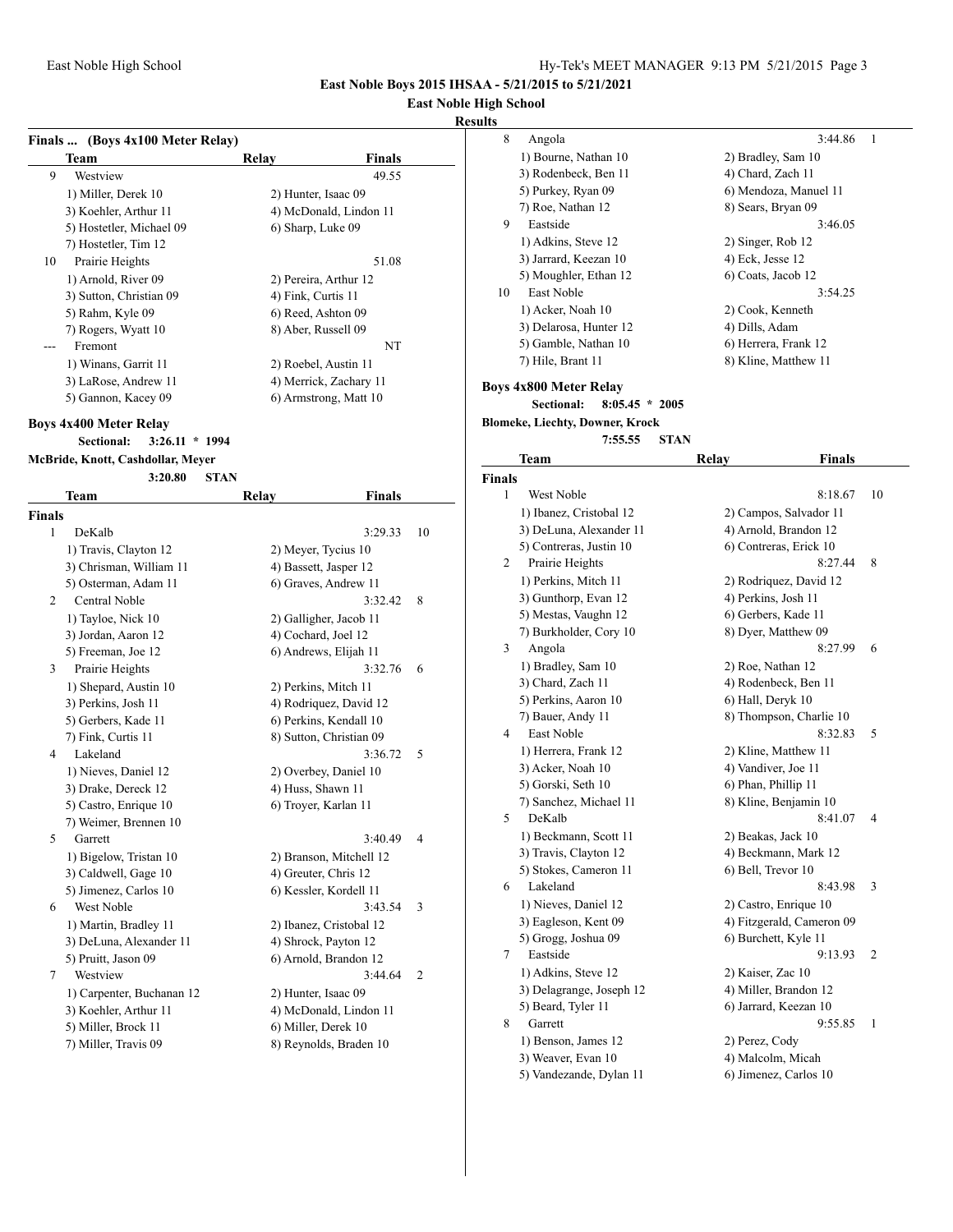## **East Noble High School**

## **Results**

|                | <b>Boys High Jump</b> |            |             |                        |             |                |
|----------------|-----------------------|------------|-------------|------------------------|-------------|----------------|
|                | Sectional:            | $6 - 08$ * | 2005        | <b>Curt Sunderland</b> |             |                |
|                |                       | 6-05.50    | <b>STAN</b> |                        |             |                |
|                | Name                  |            | Yr          | <b>School</b>          | Finals      |                |
| <b>Finals</b>  |                       |            |             |                        |             |                |
| $\mathbf{1}$   | Brown, Isaac          |            |             | DeKalb                 | $6 - 04.00$ | 10             |
| $\overline{2}$ | McDonald, Lindon      |            | 11          | Westview               | $6 - 02.00$ | 7              |
| $\overline{2}$ | Cochard, Joel         |            | 12          | Central Nobl           | $6 - 02.00$ | 7              |
| 4              | Dean, Preston         |            | 12          | Eastside               | $5 - 10.00$ | 4.5            |
| 4              | Galligher, Jacob      |            | 11          | Central Nobl           | $5-10.00$   | 4.5            |
| 6              | Bolan, Mat            |            | 12          | Angola                 | $J5-10.00$  | 3              |
| 7              | Moughler, Ethan       |            | 12          | Eastside               | $J5-10.00$  | $\overline{2}$ |
| 8              | Rangel, Noe           |            | 11          | East Noble             | 5-08.00     | $\mathbf{1}$   |
| 9              | Raatz, Tanner         |            | 10          | Lakeland               | J5-08.00    |                |
| 9              | Donat, Luke           |            | 12          | DeKalb                 | J5-08.00    |                |
| ---            | Clouse, Tyler         |            | 12          | West Noble             | NH          |                |
|                | Trusty, Blake         |            | 12          | Fremont                | NH          |                |
| ---            | Miller, Travis        |            | 09          | Westview               | NH          |                |
| ---            | Fredericks, Sam       |            | 10          | Angola                 | NH          |                |
|                | Malott, Hunter        |            | 12          | East Noble             | NH          |                |
|                | Edwards, Chase        |            | 09          | Lakeland               | NH          |                |
| ---            | Roebel, Austin        |            | 11          | Fremont                | NH          |                |

## **Boys Pole Vault**

|                | Sectional:            |          | $15-06 * 2013$ | <b>Trey Kennedy</b> |               |                |
|----------------|-----------------------|----------|----------------|---------------------|---------------|----------------|
|                |                       | 14-09.00 | <b>STAN</b>    |                     |               |                |
|                | Name                  |          | Yr             | <b>School</b>       | <b>Finals</b> |                |
| <b>Finals</b>  |                       |          |                |                     |               |                |
| 1              | Seiler, Jeremy        |          | 11             | Fremont             | 12-10.00      | 10             |
| $\overline{c}$ | Moss, Jonathon        |          | 12             | DeKalb              | 12-04.00      | 8              |
| 3              | Weimer, Brennen       |          | 10             | Lakeland            | $11 - 10.00$  | 6              |
| 4              | Shepard, Austin       |          | 10             | Prairie Heig        | 11-04.00      | 5              |
| 5              | Minch, Hunter         |          | 10             | DeKalb              | 10-10.00      | $\overline{4}$ |
| 6              | Gephart, Hayden       |          | 09             | Lakeland            | J10-10.00     | 3              |
| 7              | McHugh, Matthew       |          | 11             | Angola              | $J10-10.00$   | $\overline{2}$ |
| 8              | Koehler, Arthur       |          | 11             | Westview            | J10-10.00     | $\mathbf{1}$   |
| 9              | Halbert, Corey        |          | 12             | East Noble          | $9 - 10.00$   |                |
| 10             | Sosa, Enrique         |          | 12             | West Noble          | 9-04.00       |                |
| 10             | Hawk, Tyler           |          | 10             | Central Nobl        | 9-04.00       |                |
| 10             | Teders, Gabriel       |          | 10             | <b>East Noble</b>   | $9 - 04.00$   |                |
| ---            | Minnich, Tanner       |          | 11             | Garrett             | <b>NH</b>     |                |
| ---            | Hostetler, Michael    |          | 09             | Westview            | NH            |                |
| ---            | Wise, Jacob           |          | 11             | West Noble          | <b>NH</b>     |                |
|                | Cole, Alex            |          | 11             | Central Nobl        | <b>NH</b>     |                |
|                | Tingley, Grant        |          | 12             | Angola              | <b>NH</b>     |                |
| ---            | Hankey, Brody         |          | 11             | Eastside            | NH            |                |
| ---            | Caldwell, Gage        |          | 10             | Garrett             | NH            |                |
| ---            | Truelove, Steven      |          | 11             | Eastside            | <b>NH</b>     |                |
|                | <b>Boys Long Jump</b> |          |                |                     |               |                |
|                | Name                  |          | Yr             | <b>School</b>       | <b>Finals</b> |                |
| <b>Finals</b>  |                       |          |                |                     |               |                |
| 1              | Dean, Preston         |          | 12             | Eastside            | 22-08.00      | 10             |
| 2              | Malott, Hunter        |          | 12             | East Noble          | 20-05.50      | 8              |
| 3              | Brown, Isaac          |          |                | DeKalb              | 20-04.00      | 6              |
|                |                       |          |                |                     |               |                |

| ıs  |                   |    |              |           |                |
|-----|-------------------|----|--------------|-----------|----------------|
| 4   | Shrock, Payton    | 12 | West Noble   | J20-04.00 | 5              |
| 5   | Branson, Mitchell | 12 | Garrett      | 20-00.00  | 4              |
| 6   | Turner, Myles     | 10 | Angola       | J20-00.00 | 3              |
| 7   | Andrews, Elijah   | 11 | Central Nobl | 19-07.00  | $\overline{2}$ |
| 8   | Gose, Caleb       | 11 | Garrett      | 19-04.50  | 1              |
| 9   | Purdy, Blake      | 11 | DeKalb       | 18-10.50  |                |
| 10  | Puckett, Owen     | 11 | East Noble   | 18-10.00  |                |
| 11  | Moughler, Ethan   | 12 | Eastside     | 18-07.00  |                |
| 12  | Lawrence, Logan   | 12 | Lakeland     | 18-06.50  |                |
| 13  | Bontrager, Ben    | 10 | Westview     | 18-06.00  |                |
| 14  | Overbey, Daniel   | 10 | Lakeland     | 17-08.00  |                |
| 15  | Sharp, Luke       | 09 | Westview     | 17-05.50  |                |
| 16  | Howard, Elijah    | 10 | Central Nobl | 17-01.50  |                |
| 17  | Hamrick, Nathan   | 12 | Fremont      | 16-07.00  |                |
| 18  | Winans, Garrit    | 11 | Fremont      | 16-06.00  |                |
| 19  | Fink, Curtis      | 11 | Prairie Heig | 15-08.00  |                |
| 20  | Tingley, Grant    | 12 | Angola       | 15-02.00  |                |
| --- | Gerbers, Kade     | 11 | Prairie Heig | ND        |                |
| --- | Martin, Bradley   | 11 | West Noble   | ND        |                |
|     |                   |    |              |           |                |

**Boys Shot Put**

```
Sectional: 61-10 * 2011 John Jones
54-03.00 STAN
```

|                | Name                       | Yr | <b>School</b> | Finals   |                |
|----------------|----------------------------|----|---------------|----------|----------------|
| <b>Finals</b>  |                            |    |               |          |                |
| 1              | Cagnet, Eric               | 12 | Angola        | 50-04.50 | 10             |
| $\overline{c}$ | Frain, Atlee               | 10 | Westview      | 45-01.50 | 8              |
| 3              | Cook, Kaleb                | 11 | East Noble    | 44-11.00 | 6              |
| 4              | PisÂ <sub>i</sub> k, Filip | 11 | Hamilton      | 44-00.00 | 5              |
| 5              | Whitman, Kraig             | 12 | Eastside      | 43-07.00 | $\overline{4}$ |
| 6              | LaLonde, Stephen           | 11 | DeKalb        | 42-09.00 | 3              |
| 7              | Knepp, Curtis              | 11 | Lakeland      | 42-05.75 | 2              |
| 8              | Leffers, Luke              | 11 | Central Nobl  | 41-04.50 | 1              |
| 9              | Wallace, Elijah            | 10 | Lakeland      | 41-02.00 |                |
|                | Merrick, Zachary           | 11 | Fremont       | ND       |                |
| ---            | Parker, Richard            | 10 | Westview      | ND       |                |
|                | Hardesty, Ian              | 09 | Fremont       | ND       |                |
| ---            | Taylor, Keaton             | 12 | West Noble    | ND       |                |
| ---            | Perez, Kyler               | 12 | Garrett       | ND       |                |
| ---            | Ratliff, Zachary           | 11 | West Noble    | ND       |                |
| ---            | Maurer, Luke               | 12 | Garrett       | ND       |                |
|                | Robinson, Wyatt            | 10 | DeKalb        | ND       |                |
|                | Wells, Casey               | 12 | East Noble    | ND       |                |
|                | Purkey, James              | 11 | Angola        | ND       |                |
| ---            | Noe, Zach                  | 10 | Central Nobl  | ND       |                |
| ---            | Fink, Curtis               | 11 | Prairie Heig  | ND       |                |
| ---            | Steffen, Andrew            | 09 | Eastside      | ND       |                |
| ---            | Bryant, Kaleb              | 11 | Prairie Heig  | ND       |                |
|                | Dove Disons Throw          |    |               |          |                |

**Boys Discus Throw**

**Sectional: 185-06 \* 1992 Brian Edwards 165-02 STAN**

|        | $ - $           | .  |           |                 |  |
|--------|-----------------|----|-----------|-----------------|--|
|        | Name            |    | Yr School | Finals          |  |
| Finals |                 |    |           |                 |  |
| 1      | Cagnet, Eric    |    | 12 Angola | $150-03.75$ 10  |  |
|        | Thompson, Jacob | 10 | Eastside  | $143 - 02.25$ 8 |  |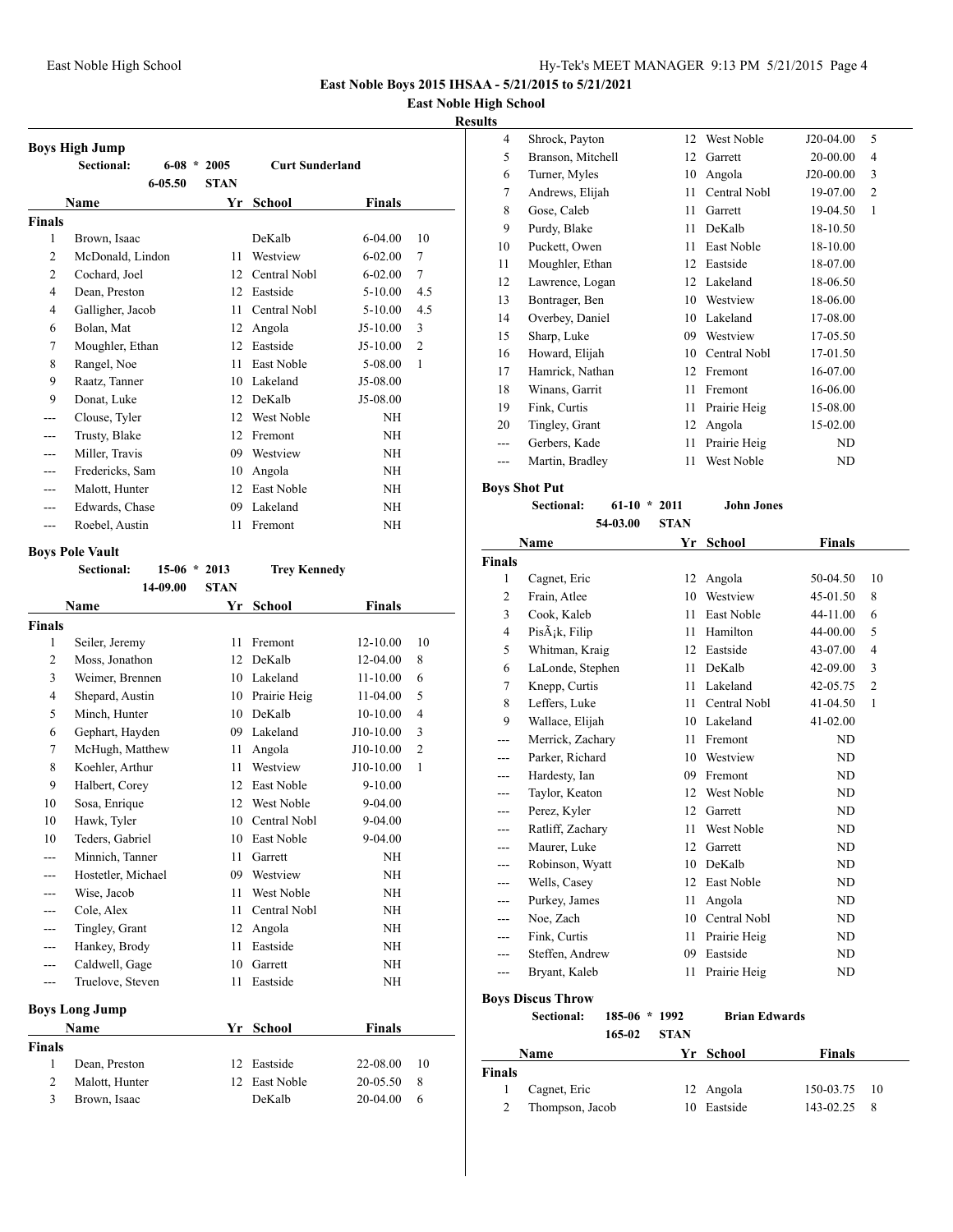## **East Noble High School Results**

|      | Finals  (Boys Discus Throw)          |    |              |               |                |
|------|--------------------------------------|----|--------------|---------------|----------------|
| Name |                                      | Yr | School       | <b>Finals</b> |                |
| 3    | Maurer, Luke                         | 12 | Garrett      | 139-09.50     | 6              |
| 4    | Perez, Kyler                         | 12 | Garrett      | 135-07.75     | 5              |
| 5    | Cook, Kaleb                          | 11 | East Noble   | 127-10.50     | $\overline{4}$ |
| 6    | Porter, Evan                         | 11 | West Noble   | 127-05.50     | 3              |
| 7    | Urbina, Dion                         |    | DeKalb       | 125-07.25     | $\overline{2}$ |
| 8    | Leffers, Luke                        | 11 | Central Nobl | 124-05.00     | 1              |
| 9    | Bryant, Kaleb                        | 11 | Prairie Heig | 124-02.75     |                |
| ---  | LaRose, Nick                         | 10 | Fremont      | ND            |                |
|      | Parker, Richard                      | 10 | Westview     | ND            |                |
|      | Eagleson, Gunnar                     | 10 | Westview     | ND            |                |
|      | Ratliff, Zachary                     | 11 | West Noble   | ND            |                |
| ---  | Merrick, Zachary                     | 11 | Fremont      | ND            |                |
|      | Eck, Jacob                           | 10 | Eastside     | ND            |                |
|      | Petty, Morgan                        |    | East Noble   | ND            |                |
|      | $Pis\tilde{A}$ <sub>i</sub> k, Filip | 11 | Hamilton     | ND            |                |
|      | Scandling, Colton                    | 11 | Central Nobl | ND            |                |
|      | Robinson, Wyatt                      | 10 | DeKalb       | ND            |                |
|      | Johnson, Bryce                       | 09 | Prairie Heig | ND            |                |
|      | Bourne, Nathan                       | 10 | Angola       | ND            |                |
|      | Jacoby, Rick                         | 11 | Lakeland     | ND            |                |
| ---  | Knepp, Curtis                        | 11 | Lakeland     | <b>ND</b>     |                |